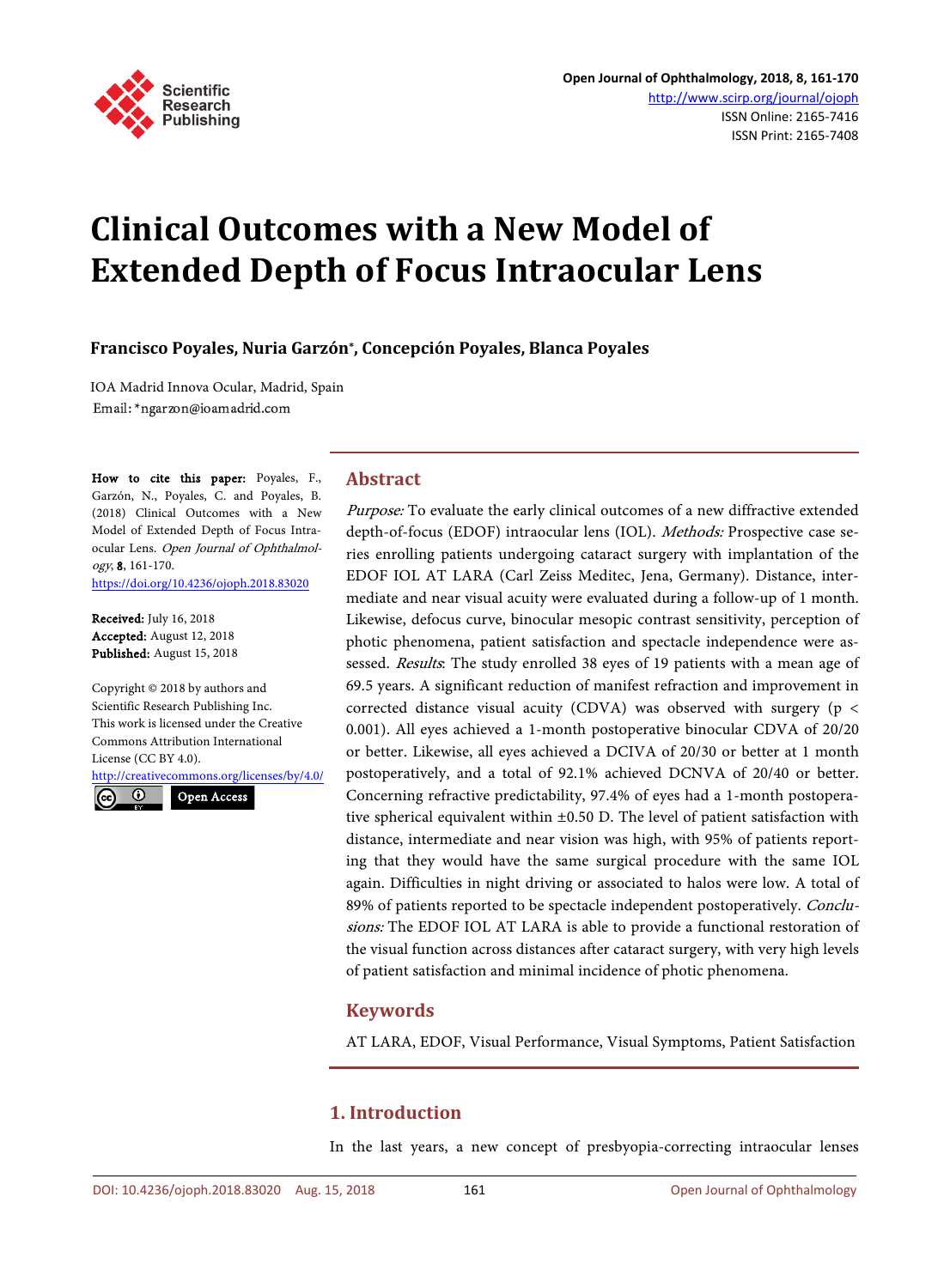(IOLs) has been developed and widely expanded in clinical practice, the extended depth of focus (EDOF) IOL technology [\[1\].](#page-7-0) This type of implants is aimed at providing functional vision at different distances while minimizing the incidence of photic phenomena [\[1\],](#page-7-0) as the presence of secondary out-of-focus images corresponding to different foci is avoided due to the presence of a continuous range of focus [\[2\].](#page-8-0) In other words, no clearly differentiated foci are generated by EDOF IOLs as it is the case with multifocal IOLs [\[3\].](#page-8-1) It should be considered that photic phenomena are one of the main causes of dissatisfaction after cataract surgery with implantation of multifocal IOLs [\[4\]](#page-8-2) and one of the main reasons leading surgeons to multifocal IOL explantation [\[5\].](#page-8-3)

The main basis of EDOF technology is the use of an optical design providing a more reduced near addition of the IOL while maintaining a continuous range of functional vision across intermediate and near distances. This can be achieved by means of a diffractive [\[6\]](#page-8-4) [\[7\]](#page-8-5) or a refractive platform [\[6\]](#page-8-4) [\[8\]](#page-8-6) aimed at controlling the level of spherical or coma aberration. Different studies have shown the clinical performance of EDOF IOLs, reporting good visual and contrast sensitivity outcomes, with high levels of patient satisfaction [\[9\]-](#page-8-7)[\[14\].](#page-9-0) Concerning photic phenomena outcomes, whereas some comparative trials have found no significant differences between multifocal and EDOF IOLs [\[9\]](#page-8-7) [\[11\]](#page-8-8) [\[12\],](#page-8-9) others have found a lower incidence of photic phenomena with EDOF designs compared to trifocal IOLs [\[13\].](#page-8-10) The aim of the current study was to evaluate the clinical outcomes of a new model of diffractive EDOF IOL in terms of visual acuity across different distances, contrast sensitivity, photic phenomena and patient satisfaction.

# **2. Methods**

## **2.1. Patients**

This prospective case series enrolled patients undergoing cataract surgery with implantation of the EDOF IOL AT LARA (Carl Zeiss Meditec, Jena, Germany). Inclusion criteria were cataract eyes with no comorbidity, availability, willingness and sufficient cognitive awareness to comply with examination procedures, and signed informed consent. Exclusion criteria were irregular astigmatism, corneal astigmatism of more than 1.00D, patient age below 40 years, difficulty for cooperation (distance from their home, general health condition), acute or chronic disease or illness that would increase risk or confound study results (e.g. diabetes mellitus with retinopathy, immunocompromised, glaucoma etc…), any ocular comorbidity, history of ocular trauma or prior ocular surgery including refractive procedures, capsule or zonular abnormalities that may affect postoperative centration or tilt of the lens (e.g. pseudoexfoliation syndrome, chronic Uveitis, Marfan's syndrome), pupil abnormalities (non-reactive, tonic pupils, abnormally shaped pupils or pupils that do not dilate under mesopic/scotopic conditions), age-related macular degeneration (AMD) suspicious eyes, and/or complicated surgery. All patients were informed about the study and provided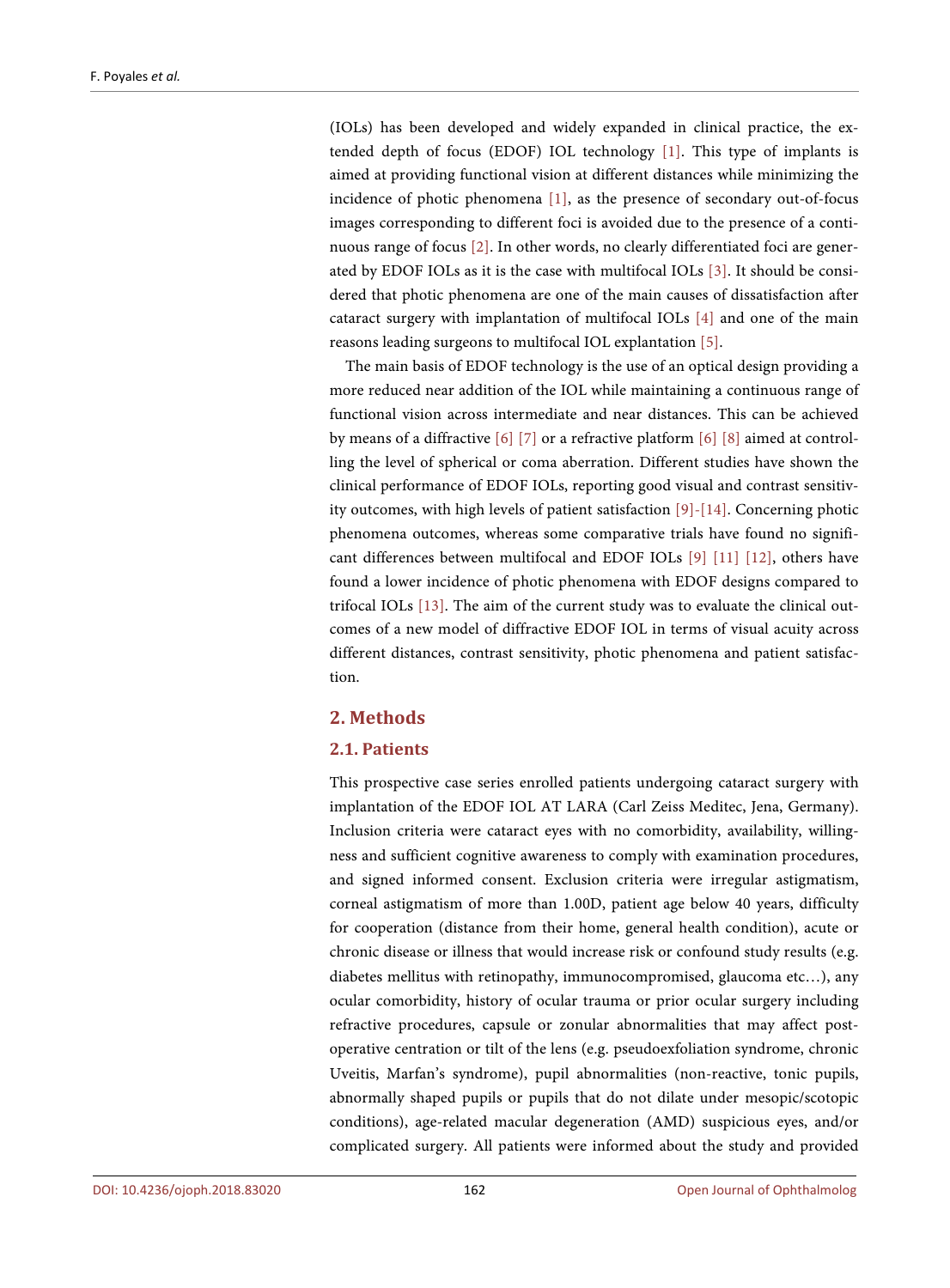informed consent to undergo the clinical examinations in accordance with the tenets of the Declaration of Helsinki. The study received the approval of the local ethics committee.

## **2.2. Examinations**

All patients underwent a comprehensive preoperative ophthalmological examination including measurement of uncorrected and corrected distance visual acuity (UDVA and CDVA), keratometry, optical biometry (IOLMaster, Carl Zeiss Meditec AG, Germany), manifest refraction, biomicroscopy, Goldmann applanation tonometry, and dilated fundoscopy. Postoperatively, patients were evaluated the day after surgery, and at 1 week and 1 month after surgery. At these two postoperative visits, the following clinical tests were performed: measurement of monocular UDVA and CDVA, measurement of monocular distance-corrected near (DCNVA, 40 cm) and intermediate visual acuity (DCIVA) (80 cm), and manifest refraction. Likewise, at 1 month postoperatively, a monocular distance-corrected defocus curve was obtained in all cases, including levels of defocus from +2 to −4 D in steps of 0.50 D as well as a measurement of binocular contrast sensitivity under mesopic conditions with Functional Acuity Contrast Test charts (CST 1800 system, Vision Science Research). Patient satisfaction and quality of life were determined by means of a questionnaire, which was completed by the patients at the last follow-up visit. Questions included satisfaction about: adaption between photopic and mesopic conditions, ability to find the correct distance, night driving, vision during the day, halos, adaption between far and near vision and vice versa, as well as general satisfaction for distance, intermediate and near vision, and overall satisfaction. Patients were also asked whether they would perform the same surgery again and whether they need to wear glasses for the daily tasks. Each subscale score was converted to a score between 0 and 5, with higher scores indicating better results. Finally, halometry was also measured at this visit.

## **2.3. Surgical Technique**

An experienced surgeon (FP) performed all surgeries using a standard technique of sutureless phacoemulsification. Topical anaesthesia was initially administered, and pharmacologic mydriasis was induced. Once pupillary dilation was achieved, the surgical procedure was initiated with a clear cornea microincision of around 2.2 mm with a diamond knife and a paracentes is 60˚ - 90˚ clockwise from the main incision. The IOL was implanted through the main incision using a specific injector. Postoperative pharmacological treatment consisted of a combination of antibiotic and steroidal anti-inflammatory drops. Likewise, non-steroidal anti-inflammatory drops were prescribed to prevent macular edema.

## **2.4. Statistical Analysis**

Data analysis was performed using the software SPSS for Windows version 19.0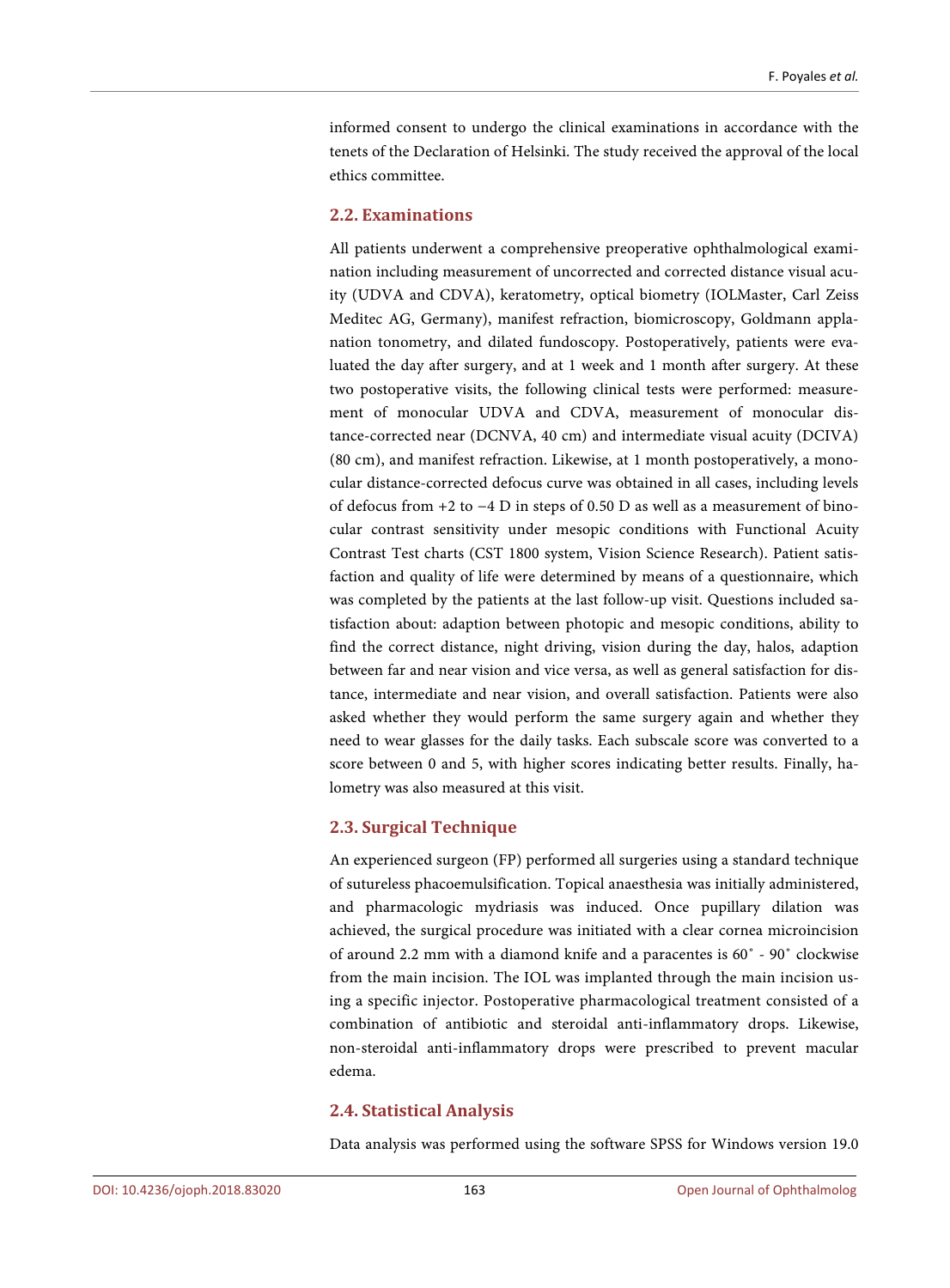(IBM, Armonk, NY, USA). Normality of data samples was evaluated by means of the Kolmogorov-Smirnov test. When parametric analysis was possible, the Student t test for paired data was used to compare the results between consecutive visits. When parametric analysis was not possible, the Wilcoxon test was used to compare the analyzed parameters between visits. For all statistical tests, a p-value of less than 0.05 was considered as statistically significant.

#### **3. Results**

The sociodemographic and clinical characteristics of the patients is shown in [Table 1.](#page-3-0)

## **3.1. Visual and Refractive Outcomes**

[Table 2](#page-4-0) summarizes the postoperative visual and refractive outcomes in the analysed sample. As shown, a significant reduction of manifest refraction and a significant improvement in CDVA was observed with surgery ( $p < 0.001$ ). All eyes achieved a 1-month postoperative binocular CDVA of 20/20 or better [\(Figure 1\)](#page-5-0). Likewise, all eyes achieved a DCIVA of 20/30 or better at 1 month postoperatively, and a total of 92.1% (35) achieved DCNVA of 20/40 or better. Concerning refractive predictability, a total of 97.4% of eyes had a 1-month postoperative spherical equivalent within  $\pm 0.50$  D. [Figure 1](#page-5-0) shows the mean binocular defocus curve at 1 month after surgery. As shown, a distance-corrected visual acuity over 0.2 logMAR was achieved for defocus levels up to −2 D.

## **3.2. Quality of Vision and Patient Satisfaction Outcomes**

[Figure 2](#page-5-1) shows the mean mesopic monocular contrast sensitivity function evaluated at 1 month after surgery. The mean halo score obtained by halometry was 0.81 (SD: 0.11; median: 0.85; range: 0.56 to 0.97). [Table 3](#page-4-1) shows the mean scores of different aspects of quality of vision and patient satisfaction using the subjective questionnaire. Good scores were obtained for all aspects, with the lowest scores associated to night driving and halos. A total of 95% (18) of the

<span id="page-3-0"></span>

| Value<br>Parameter                       |                                                                    |  |
|------------------------------------------|--------------------------------------------------------------------|--|
| No. of patients                          | 19                                                                 |  |
| No. of eyes                              | 38                                                                 |  |
| Mean age/median age/age range            | $69.5 \pm 6.3$ years; median: 69.0 years; range:<br>57 to 83 years |  |
| Gender distribution                      | 7 males (36.8%); 12 females (63.2%)                                |  |
| Mean preoperative axial length           | $23.3 \pm 0.9$ mm; median: 23.3; range: 21.8 to 25.1 mm            |  |
| Mean preoperative anterior chamber depth | $2.9 \pm 0.3$ mm; median: 2.8; range: 2.5 to 3.5 mm                |  |
| Mean preoperative flattest keratometry   | 43.1 $\pm$ 1.6 D; median: 43.0; range: 39.4 to 46.2 D              |  |
| Mean preoperative steepest keratometry   | $43.8 \pm 1.7$ D; median: 43.6; range: 40.1 to 46.9 D              |  |

Table 1. Sociodemographic and clinical characteristics of the patients.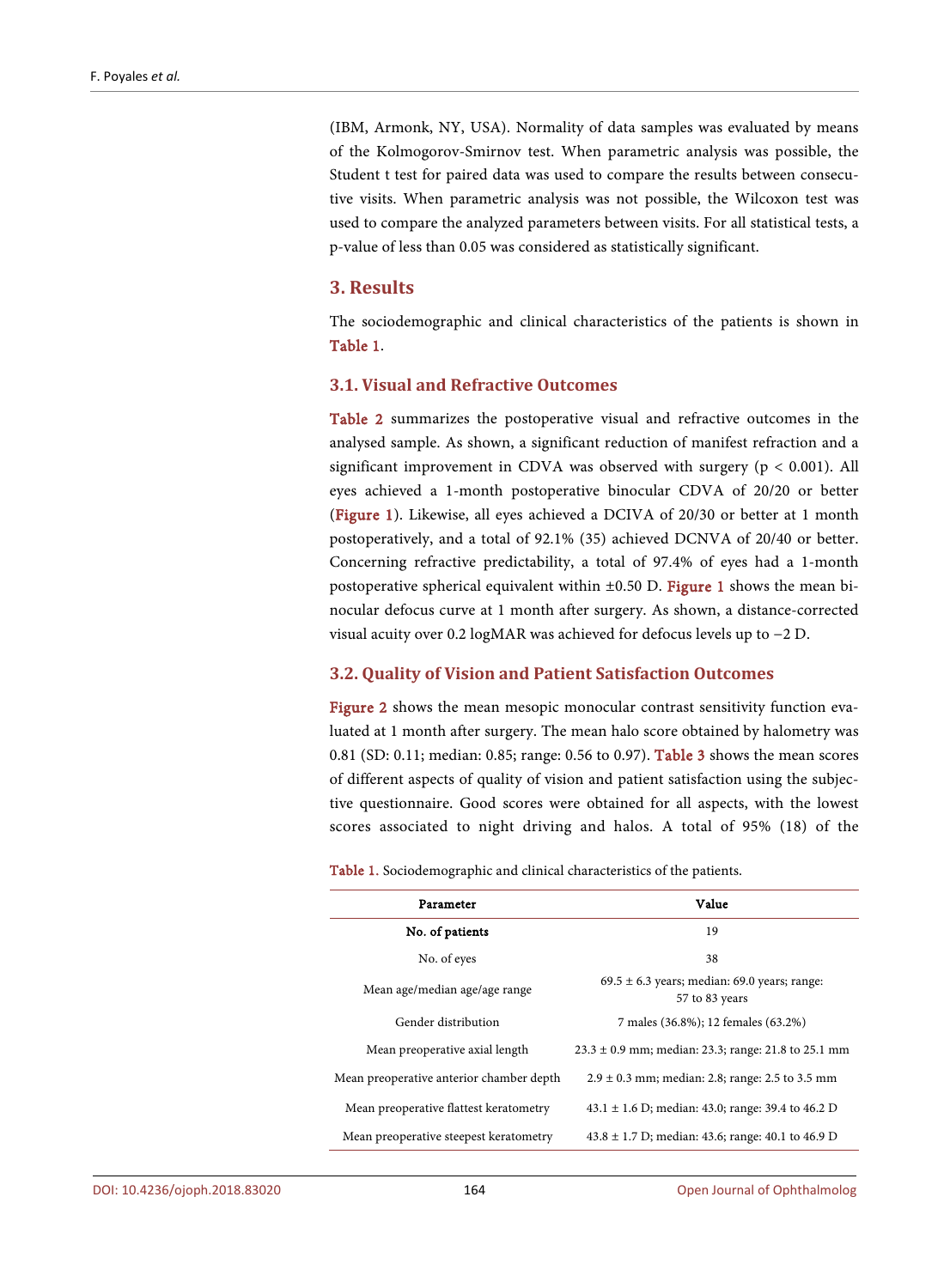|                     | Mean (SD) Median (Range)   |                        |                              |         |
|---------------------|----------------------------|------------------------|------------------------------|---------|
|                     | Preoperative               | 1 week postop          | 1 month postop               | P-value |
| LogMAR UDVA         |                            | 0.09(0.13)             | 0.08(0.10)                   |         |
|                     |                            | $0.03$ (0.00 to 0.52)  | $0.03$ (-0.04 to 0.30)       |         |
| <b>LogMAR CDVA</b>  | 0.09(0.10)                 | 0.02(0.04)             | 0.00(0.02)                   | < 0.001 |
|                     | $0.04$ (0.00 to 0.38)      | $0.00$ (0.00 to 0.16)  | $0.00$ ( $-0.04$ to $0.05$ ) |         |
| Sphere (D)          | 1.73(1.22)                 | $-0.17(0.39)$          | $-0.17(0.39)$                | < 0.001 |
|                     | $1.75$ (-1.75 to 4.00)     | $0.00$ (-1.00 to 0.75) | $0.00$ (-1.00 to 0.75)       |         |
| Cylinder (D)        | $-0.78(0.50)$              | $-0.20(0.37)$          | $-0.16(0.34)$                | < 0.001 |
|                     | $-0.75$ ( $-1.75$ to 0.00) | $0.00$ (-1.25 to 0.00) | $0.00$ (-1.00 to 0.00)       |         |
| SE(D)               | 1.44(1.11)                 | $-0.12(0.32)$          | $-0.16(0.39)$                | < 0.001 |
|                     | $1.38$ (-1.75 to 3.50)     | $0.00$ (-1.00 to 0.75) | $0.00$ (-1.25 to 0.75)       |         |
| <b>LogMAR DCNVA</b> |                            | 0.30(0.09)             | 0.30(0.08)                   |         |
|                     |                            | $0.30$ (0.00 to 0.50)  | $0.30$ (0.00 to 0.50)        |         |
| LogMAR DCIVA        |                            | 0.14(0.06)             | 0.14(0.07)                   |         |
|                     |                            | $0.10$ (0.00 to 0.30)  | $0.10$ (0.00 to 0.30)        |         |

<span id="page-4-0"></span>Table 2. Postoperative visual acuity and subjective refraction in the analyzed sample.

<span id="page-4-1"></span>Table 3. Quality of vision and patient satisfaction outcomes obtained using a subjective questionnaire at 1 month after surgery (score from 0 = worst score to 5 = best score).

|                                                                   | Mean (SD)            |
|-------------------------------------------------------------------|----------------------|
| Categories                                                        | Median (Range)       |
| General satisfaction with distance vision                         | 4.7(0.6)             |
|                                                                   | 5(3 to 5)            |
| General satisfaction with near vision                             | 4.3(0.7)             |
|                                                                   | 4(3 to 5)            |
| General satisfaction with intermediate vision                     | 4.6(0.7)             |
|                                                                   | 5(3 to 5)            |
| Adaptation between photopic and mesopic conditions                | 4.2(1.0)             |
|                                                                   | $5(2 \text{ to } 5)$ |
| Ability to find the correct distance                              | 4.9(0.3)             |
|                                                                   | 5(4 to 5)            |
| Night driving                                                     | 3.8(0.8)             |
|                                                                   | $4(3 \text{ to } 5)$ |
| Vision during the day                                             | 4.7(0.8)             |
|                                                                   | $5(2 \text{ to } 5)$ |
| Difficulties associated to halos                                  | 3.5(1.2)             |
|                                                                   | 4(1 to 5)            |
|                                                                   | 4.4(0.8)             |
| Adaptation between distance and near visual acuity and vice versa | $5(3 \text{ to } 5)$ |
|                                                                   | 4.5(0.8)             |
| Overall satisfaction                                              | $5(2 \text{ to } 5)$ |

patients reported that would have the same surgical procedure with the same IOL again. Likewise, and 89% (17) of the patients reported to be spectacle independent postoperatively.

# **4. Discussion**

This is one of the first clinical studies reporting the clinical outcomes obtained with the EDOF IOL AT LARA, which is based on a diffractive platform. Distance visual acuity is excellent with this EDOF IOL, with a 1-month postoperative UDVA and CDVA of 0.08 ± 0.10 and 0.00 ± 0.02, respectively. Therefore,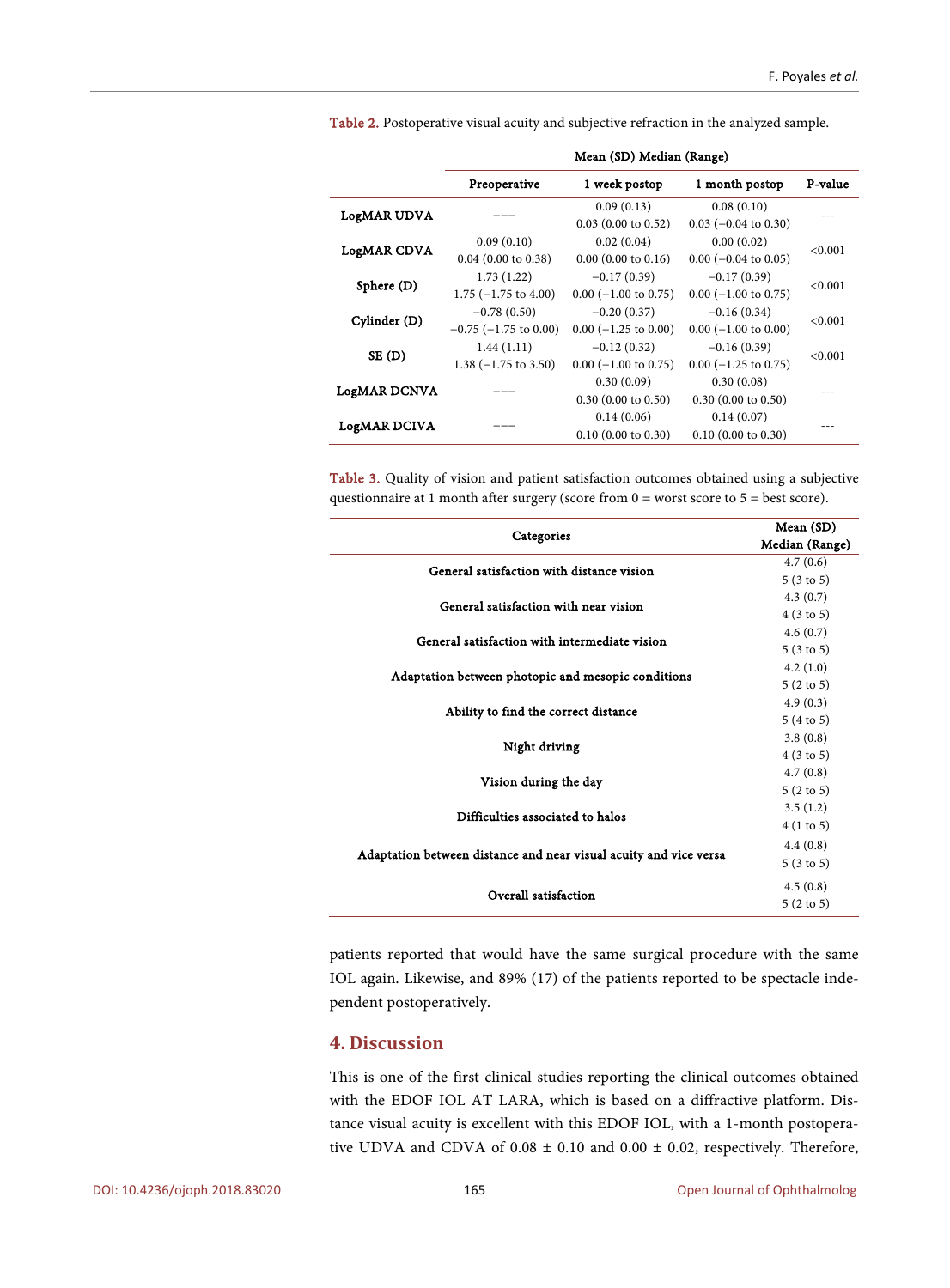<span id="page-5-0"></span>

Figure 1. Mean monocular distance-corrected defocus curves at 1 month after surgery.

<span id="page-5-1"></span>

Figure 2. Mean mesopic binocular contrast sensitivity function at 1 month after surgery.

the diffractive platform of this EDOF IOL does not impair distance quality of vision, which is also reflected by the high levels of general satisfaction with distance vision. This is also consistent with the high mesopic contrast sensitivity measured postoperatively with this IOL, which is similar to that reported for patients implanted with monofocal IOLs [\[9\]](#page-8-7) [\[15\].](#page-9-1) Likewise, the distance vision and contrast sensitivity outcomes obtained with the evaluated EDOF IOL is consistent with that reported for other types of EDOF IOLs [\[9\]](#page-8-7) [\[10\]](#page-8-11) [\[11\]](#page-8-8) [\[12\]](#page-8-9) [\[13\]](#page-8-10) [\[15\]-](#page-9-1)[\[21\].](#page-9-2) A mean decimal UDVA of 0.95 was reported in the sample of 411 patients implanted with the diffractive-based EDOF IOL Tecnis Symfony (Johnson & Johnson Vision, USA) in the Concerto multicenter study, with a median patient satisfaction score of 9.0 (scale, 0 to 10) [\[19\].](#page-9-3) Pedrotti and colleagues [\[20\]](#page-9-4) compared the results of the same Symfony EDOF IOL with those obtained with a monofocal aspheric IOL, obtaining significantly better monocular and binocular UDVA with the EDOF IOL. However, these authors did not find significant differences among EDOF and monofocal groups in terms of contrast sensitivity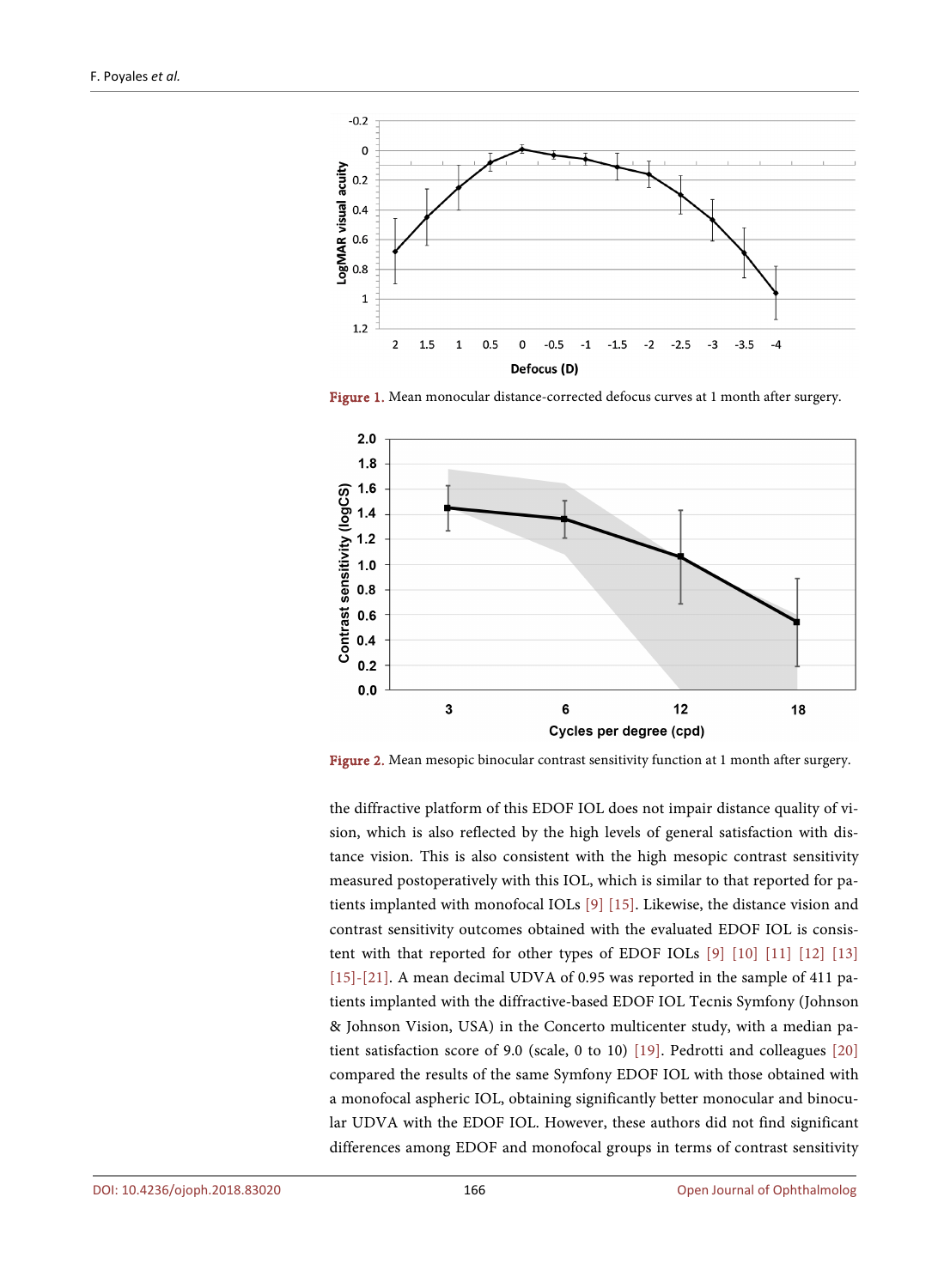(P  $\geq$  0.156) or ocular optical quality parameters (P  $\geq$  0.084). The excellent distance visual outcomes obtained with the EDOF IOL evaluated in our series are also consistent with the good level of refractive predictability, with almost all eyes having a postoperative spherical equivalent within ±0.50 D.

Concerning intermediate vision, mean 1-month postoperative logMAR DCIVA (measured at 80 cm) was  $0.14 \pm 0.07$ , confirming the excellent performance of the EDOF IOL at intermediate vision. This was consistent with the high levels of general patient satisfaction with intermediate vision found in our study. A mean decimal UIVA of 0.80 was reported in the Concerto multicenter study evaluating the outcomes of the EDOF IOL Tecnis Symfony, with a median patient satisfaction score of 10.0 (scale, 0 to 10) [\[19\].](#page-9-3) Savini and coauthors [\[10\]](#page-8-11) reported a mean value of logMAR DCIVA of  $0.15 \pm 0.11$  in 20 eyes implanted with a refractive EDOF IOL based on the control of the induced spherical aberration. These levels of intermediate visual acuity achieved with the evaluated EDOF IOL are consistent or even better than those provided by trifocal diffractive IOLs [\[12\]](#page-8-9) [\[13\]](#page-8-10) [\[14\].](#page-9-0) Hamid and Sokwala [\[13\]](#page-8-10) found significantly better UIVA outcomes with a diffractive-based EDOF IOL and two models of trifocal IOLs (AT.LISAtri and FineVision). In contrast, other studies comparing diffractive EDOF and trifocal IOLs have not shown significant differences in intermediate visual performance [\[12\]](#page-8-9) [\[18\].](#page-9-5) The near visual performance was found to be more limited, as reported for other types of EDOF IOLs [\[9\]](#page-8-7) [\[10\]](#page-8-11) [\[11\]](#page-8-8) [\[12\]](#page-8-9) [\[13\]](#page-8-10) [\[15\]-](#page-9-1)[\[21\].](#page-9-2) We obtained a mean logMAR DCNVA (40 cm) of  $0.30 \pm 0.08$ . This level of near vision is lower than that provided by multifocal IOLs [\[9\]](#page-8-7) [\[12\]](#page-8-9) [\[13\]](#page-8-10) [\[18\],](#page-9-5) but it is a functional level as confirmed by the patient satisfaction questionnaire. Specifically, we obtained a medianvalue of 4.0 (scale, 0 to 5) for the general patient satisfaction with near vision which confirms that the level of near vision provided by the evaluated EDOF IOL is functional. Similarly, a mean decimal UNVA of 0.69 was reported in the Concerto multicenter study evaluating the outcomes of the EDOF IOL Tecnis Symfony, with a median patient satisfaction score of 8.0 (scale, 0 to 10) [\[19\].](#page-9-3) Savini and coauthors [\[10\]](#page-8-11) reported a mean value of logRAD DCNVA (40 cm) of  $0.35 \pm 0.14$  for eyes implanted with a specific model of refractive EDOF IOL.

All these visual outcomes were confirmed by the defocus curve that showed a very progressive decline of visual acuity when the level of negative defocus increased up to −2 D. The decrease of visual acuity is significantly more pronounced for defocus levels of more than 2 D. This shape of the defocus curve has been also reported for other types of EDOF IOLs [\[9\]](#page-8-7) [\[10\]](#page-8-11) [\[12\]](#page-8-9) [\[18\]](#page-9-5) [\[20\].](#page-9-4) Previous comparative studies have shown that the level of near visual performance with EDOF IOLs compared to multifocal IOLs is more limited but within a functional range [\[9\]](#page-8-7) [\[10\]](#page-8-11) [\[12\]](#page-8-9) [\[18\],](#page-9-5) allowing the patient to perform daily activities without difficulties. This is reflected in the high level of patient satisfaction for near vision. Ruiz-Mesa and coauthors [\[12\]](#page-8-9) [\[18\]](#page-9-5) found in two comparative studies that the defocus curves were significantly better for defocus levels be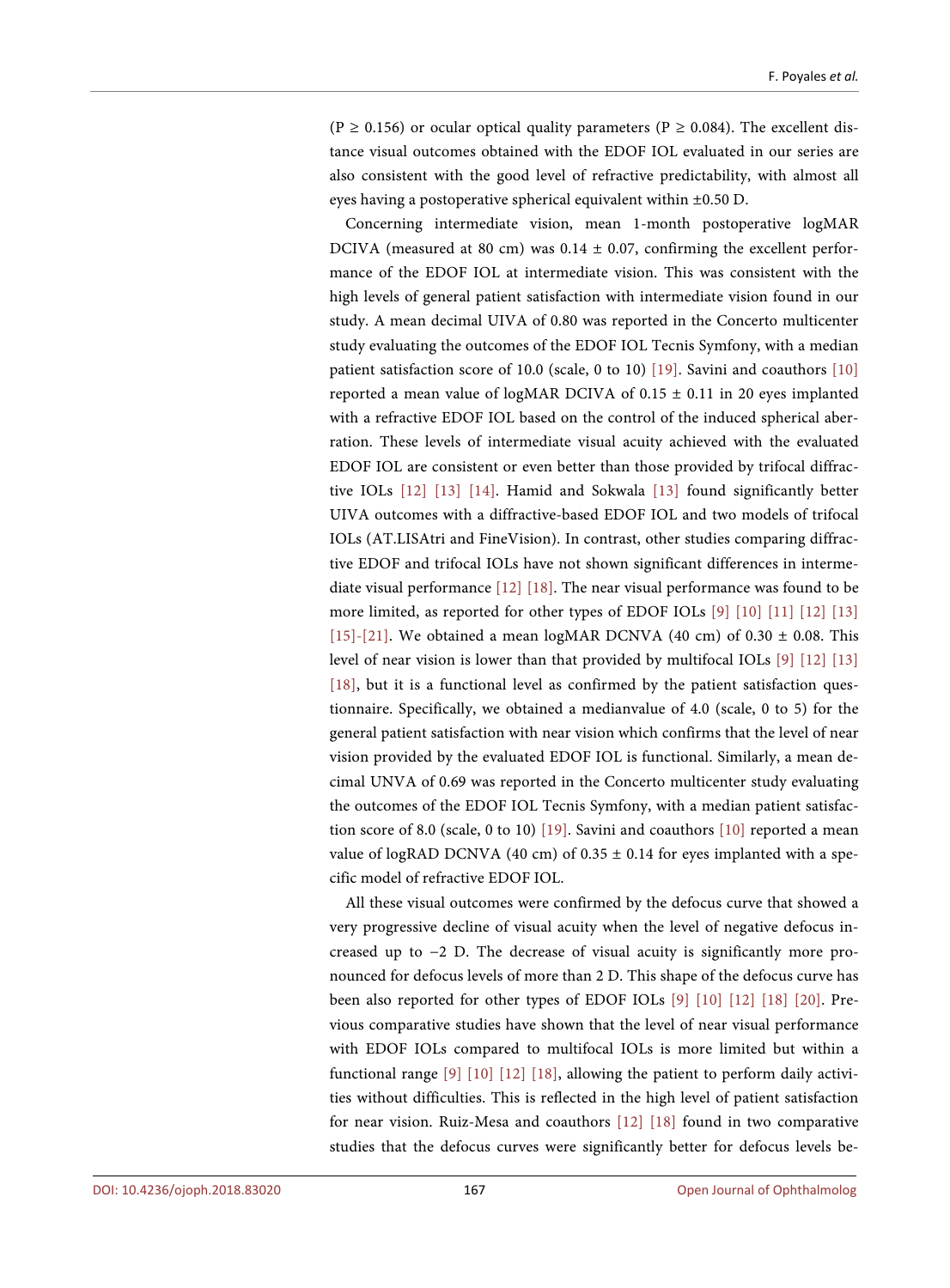tween −2.50 and −4.00 D with trifocal IOLs than with an EDOF IOL. Pedrotti and colleagues [\[9\]](#page-8-7) reported as well a more limited near visual outcome in eyes implanted with an EDOF IOL compared to those implanted with a high addition multifocal IOL. However, in all these previous comparative series, the general level of patient satisfaction was high, similar as in our study. Indeed, a total of 95% of patients reported that they would have the same surgical procedure with the same IOL again, with only 11% of patients reporting the occasional use of glasses for near, especially for prolonged tasks. Similarly, in the Concerto multicentre study, more than 91% of patients implanted with a diffractive EDOF IOL reported that they would recommend the same procedure to their friends and family.

The incidence of photic phenomena was minimal, with a median value of 4.0 each (scale, 0-worst situation to 5-best situation) in the patients' evaluation of postoperative night driving and difficulties associated to halos. Likewise, a median value of 5.0(with the same scale) was obtained for the subjective patient evaluation of the postoperative adaption between photopic and mesopic conditions. This confirms one of the potential advantages of EDOF IOLs, the generation of less disturbing photic phenomena. Hamid and Sokwala [\[13\]](#page-8-10) reported in a comparative study that the perception of halos with a trifocal IOL was more disturbing compared to EDOF IOLs. However, other authors such as Escandón-García et al. [\[22\]](#page-9-6) found in a prospective case series that objective dysphotopsia measured with a light distortion analyzer was not reduced in eyes implanted with EDOF IOLs compared to trifocal IOLs. Possibly, in some patients with specific characteristics, the tolerance to the double halo generated by trifocal IOLs [\[23\]](#page-9-7) is similar to that associated to the halos of lower magnitude generated by EDOF IOLs. Future studies should investigate this further.

# **5. Conclusion**

The EDOF IOL AT LARA is able to provide a restoration of the visual function across distances after cataract surgery, with very high levels of patient satisfaction. The near visual performance obtained with this IOL is more limited than that obtained with multifocal IOLs, but it is within a functional range allowing the patient to perform most of the daily activities without the need for glasses. As expected according to the design of the IOL, the incidence of photic phenomena was minimal, with low impact on night driving. Future studies should confirm all these outcomes in larger samples over a longer follow-up period.

# **Financial Disclosure**

The study was supported by a research grant of Carl Zeiss Meditec.

## **References**

<span id="page-7-0"></span>[1] Breyer, D.R.H., Kaymak, H., Ax, T., Kretz, F.T.A., Auffarth, G.U. and Hagen, P.R. (2017) Multifocal Intraocular Lenses and Extended Depth of Focus Intraocular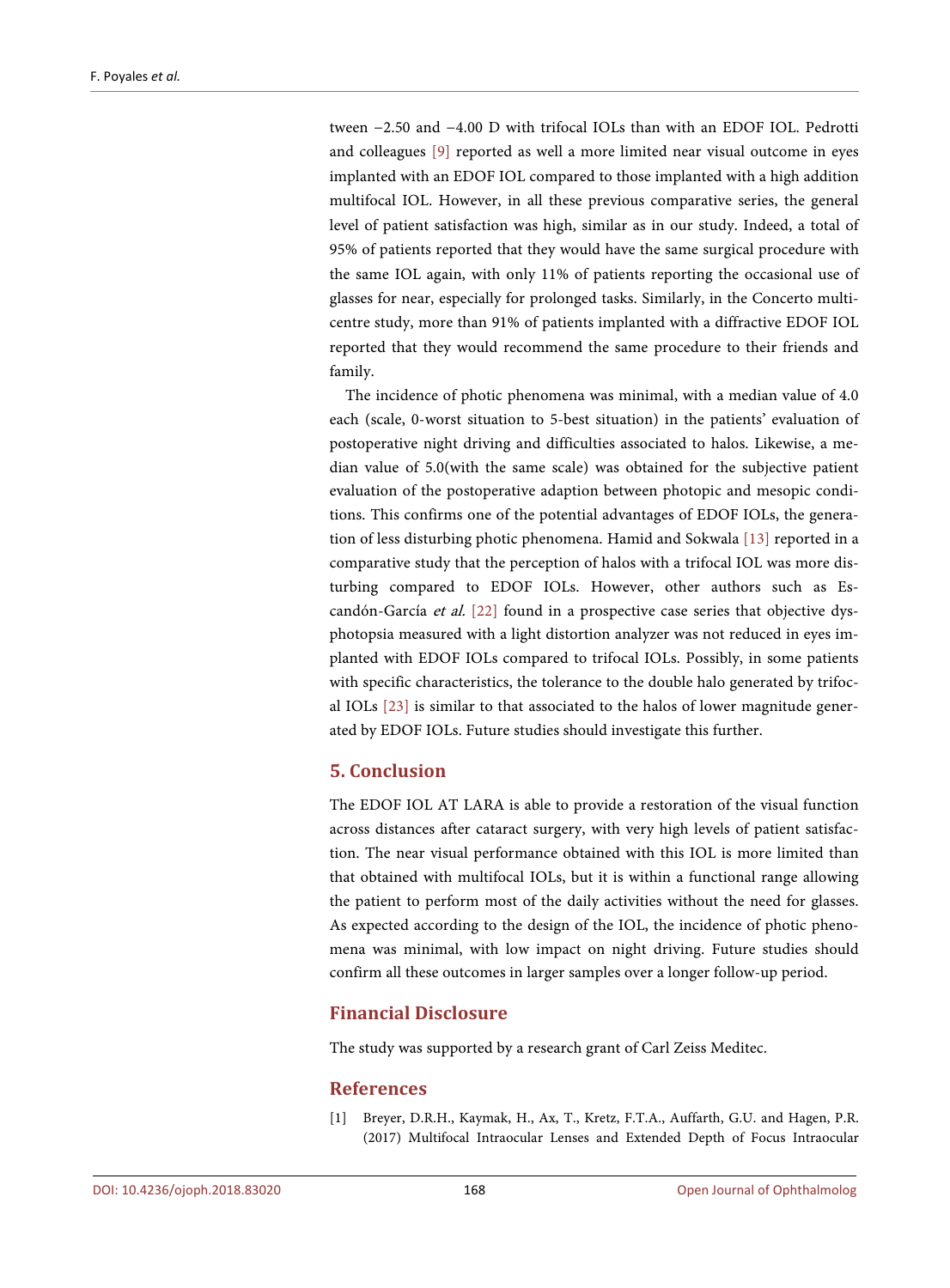Lenses. The Asia-Pacific Journal of Ophthalmology (Phila), 6, 339-349.

- <span id="page-8-0"></span>[2] Yoo, Y.S., Whang, W.J., Byun, Y.S., Piao, J.J., Kim, D.Y., Joo, C.K. and Yoon, G. (2018) Through-Focus Optical Bench Performance of Extended Depth-of-Focus and Bifocal Intraocular Lenses Compared to a Monofocal Lens. Journal of Refractive Surgery, 34, 236-243[. https://doi.org/10.3928/1081597X-20180206-04](https://doi.org/10.3928/1081597X-20180206-04)
- <span id="page-8-1"></span>[3] Alba-Bueno, F., Garzón, N., Vega, F., Poyales, F. and Millán, M.S. (2018) Patient-Perceived and Laboratory-Measured Halos Associated with Diffractive Bifocal and Trifocal Intraocular Lenses. Current Eye Research, 43, 35-42. <https://doi.org/10.1080/02713683.2017.1379541>
- <span id="page-8-2"></span>[4] de Vries, N.E., Webers, C.A., Touwslager, W.R., Bauer, N.J., de Brabander, J., Berendschot, T.T. and Nuijts, R.M. (2011) Dissatisfaction after Implantation of Multifocal Intraocular Lenses. Journal of Cataract & Refractive Surgery, 37, 859-865. <https://doi.org/10.1016/j.jcrs.2010.11.032>
- <span id="page-8-3"></span>[5] Kamiya, K., Hayashi, K., Shimizu, K., Negishi, K., Sato, M. and Bissen-Miyajima, H.; Survey Working Group of the Japanese Society of Cataract and Refractive Surgery (2014) Multifocal Intraocular Lens Explantation: A Case Series of 50 Eyes. American Journal of Ophthalmology, 158, 215-220. <https://doi.org/10.1016/j.ajo.2014.04.010>
- <span id="page-8-4"></span>[6] Camps, V.J., Tolosa, A., Piñero, D.P., de Fez, D., Caballero, M.T. and Miret, J.J. (2017) In Vitro Aberrometric Assessment of a Multifocal Intraocular Lens and Two Extended Depth of Focus IOLs. Journal of Ophthalmology, 2017, 7095734. <https://doi.org/10.1155/2017/7095734>
- <span id="page-8-5"></span>[7] Weeber, H.A., Meijer, S.T. and Piers, P.A. (2015) Extending the Range of Vision Using Diffractive Intraocular Lens Technology. Journal of Cataract & Refractive Surgery, 41, 2746-54.<https://doi.org/10.1016/j.jcrs.2015.07.034>
- <span id="page-8-6"></span>[8] Bellucci, R. and Curatolo, M.C. (2017) A New Extended Depth of Focus Intraocular Lens Based on Spherical Aberration. Journal of Refractive Surgery, 33, 389-394. <https://doi.org/10.3928/1081597X-20170329-01>
- <span id="page-8-7"></span>[9] Pedrotti, E., Carones, F., Aiello, F., Mastropasqua, R., Bruni, E., Bonacci, E., Talli, P., Nucci, C., Mariotti, C. and Marchini, G. (2018) Comparative Analysis of Visual Outcomes with 4 Intraocular Lenses: Monofocal, Multifocal, and Extended Range of Vision. Journal of Cataract & Refractive Surgery, 44, 156-167. <https://doi.org/10.1016/j.jcrs.2017.11.011>
- <span id="page-8-11"></span>[10] Savini, G., Schiano-Lomoriello, D., Balducci, N. and Barboni, P. (2018) Visual Performance of a New Extended Depth-Of-Focus Intraocular Lens Compared to a Distance-Dominant Diffractive Multifocal Intraocular Lens. Journal of Refractive Surgery, 34, 228-235. <https://doi.org/10.3928/1081597X-20180125-01>
- <span id="page-8-8"></span>[11] de Medeiros, A.L., de Araújo Rolim, A.G., Motta, A.F.P., Ventura, B.V., Vilar, C., Chaves, M.A.P.D., Carricondo, P.C. and Hida, W.T. (2017) Comparison of Visual Outcomes after Bilateral Implantation of a Diffractive Trifocal Intraocular Lens and Blended Implantation of an Extended Depth of Focus Intraocular Lens with a Diffractive Bifocal Intraocular Lens. Clinical Ophthalmology, 11, 1911-196. <https://doi.org/10.2147/OPTH.S145945>
- <span id="page-8-9"></span>[12] Ruiz-Mesa, R., Abengózar-Vela, A. and Ruiz-Santos, M. (2017) A Comparative Study of the Visual Outcomes between a New Trifocal and an Extended Depth of Focus Intraocular Lens. European Journal of Ophthalmology [epub ahead of print]. <https://doi.org/10.5301/ejo.5001029>
- <span id="page-8-10"></span>[13] Hamid, A. and Sokwala, A. (2016) A More Natural Way of Seeing: Visual Performance of Three Presbyopia Correcting Intraocular Lenses. Open Journal of Oph-